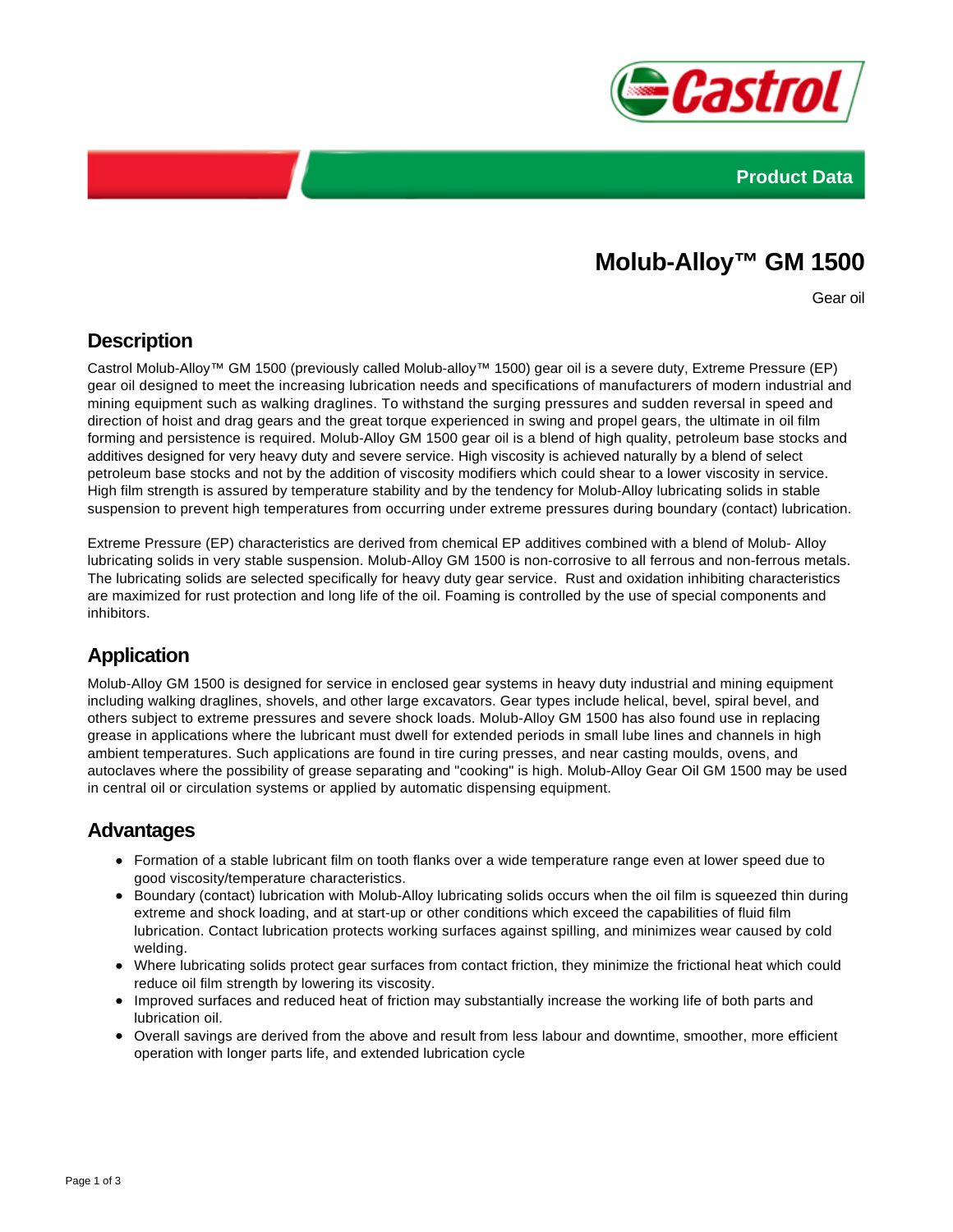## **Typical Characteristics**

| <b>Name</b>                                                                      | <b>Method</b>                | <b>Units</b>                  | <b>GM 1500</b>          |
|----------------------------------------------------------------------------------|------------------------------|-------------------------------|-------------------------|
| <b>ISO Viscosity Grade</b>                                                       | ASTM D2422                   |                               | 1500                    |
| <b>AGMA Lubricant number</b>                                                     |                              |                               | Between 9EP<br>and 10EP |
| Density @ 15°C / 59°F                                                            | ASTM D4052 / ISO 12185       | kg/m <sup>3</sup>             | 940                     |
| Kinematic Viscosity<br>@ 40°C / 104°F                                            | ASTM D 445 / ISO 3104        | mm <sup>2</sup> /s            | 1460                    |
| Kinematic Viscosity<br>@ 100°C / 212°F                                           | ASTM D 445 / ISO 3104        | mm <sup>2</sup> /s            | 58                      |
| Viscosity Index                                                                  | ASTM D2270 / ISO 2909        |                               | 88                      |
| Flash Point - open cup<br>method                                                 | ASTM D92 / ISO 2592          | $^{\circ}$ C/ $^{\circ}$ F    | 227/441                 |
| Pour Point                                                                       | ASTM D97 / ISO 3016          | °C/°F                         | $-6/21.2$               |
| Rust test - distilled water<br>(24 hrs)                                          | ASTM D665A / ISO 7120        |                               | Pass                    |
| Copper corrosion (3hrs @<br>100°C/212°F)                                         | ASTM D130 / ISO 2160         | Rating                        | 1b                      |
| FZG Gear Scuffing test - A/<br>8.3/90                                            | ISO 14635-1                  | Failure Load stage            | >12                     |
| Timken OK Load test                                                              | ASTM D2782                   | kg / lb                       | 36/80                   |
| Four Ball Wear test - Wear<br>Scar Diameter (40 kgf / 75°C<br>/ 1800 rpm / 1 hr) | ASTM D2266                   | mm                            | 0.45                    |
| Four Ball Weld Load test -<br>Load Wear Index                                    | <b>ASTM D2783</b>            | kgf                           | 65                      |
| Four Ball Weld Load test -<br><b>Weld Point</b>                                  | ASTM D2783                   | kgf                           | 500                     |
| Four Ball Wear test - Weld<br>Load                                               | DIN 51350-2                  | N                             | 5500                    |
| Four Ball Wear test - Wear<br>Scar Diameter (300N / 1 hr)                        | DIN 51350-3B                 | mm                            | < 0.40                  |
| Falex Pin & Vee Block test -<br>Antiwear properties                              | ASTM D 2670-10               | <b>Teeth Wear</b><br>(number) | $\overline{c}$          |
| Falex Pin & Vee Block test -<br><b>Extreme Pressure properties</b>               | ASTM D 3233-03<br>(method B) | Fail Load<br>(lbf)            | 2750                    |

Subject to usual manufacturing tolerances.